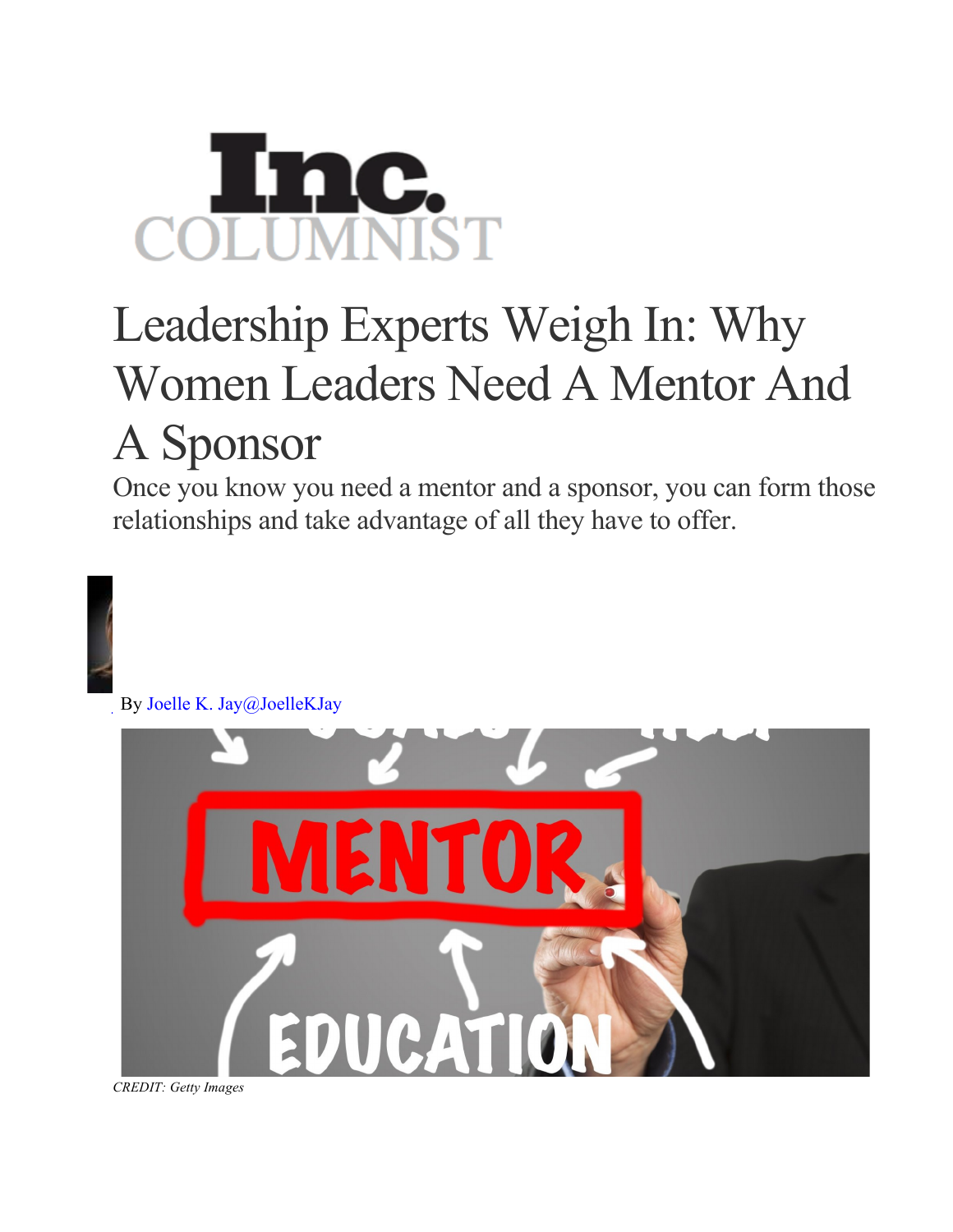Getting mentors and sponsors who can help you sustain the confidence and momentum its takes to succeed and who can pave the way for future success is more than beneficial, it is necessary. In order to build strong mentoring and sponsoring relationships, we need to distinguish clearly between the two.

A mentor is a guide who offers you advice, helps you solve problems, provides a sounding board, and shares his or her years of experience to help you learn and grow. A sponsor is a powerfully positioned champion who advocates for you, opens the door to new opportunities, introduces you to the right people, increases your visibility, and makes the case for your advancement.

To simplify, mentoring is taking an interest in you and sponsorship is taking action for you.

In her research, Sylvia Ann Hewlett reveals that leaders are advised to have a mentor, but they need a sponsor. Sponsorship turns out to be crucial to all leaders. The trouble is, it is less accessible to women. Only 13 percent of full-time, female employees at large companies have sponsors compared to 46 percent of men.

A number of obstacles can percent women from getting sponsorship. Some of these include: hesitancy to ask for help or showcase their talents, real or imagined boundaries across power relationships, the tendency to under-reach for promotions, and sometimes even fears about what others might think.

As a result, even women who do have a healthy network can end up over-mentored and undersponsored. Do not let these obstacles stop you. Once you know you need a mentor and a sponsor, you can form those relationships and take advantage of all they have to offer. As an integral part of your network, your mentorships and sponsorships are deeper, more focused relationships that deserve special attention.

Mentorship gives you a distinct advantage. It shortens the learning curve, provides support in a challenging time, and offers a way to learn the nuances that lead to mastery in a skill- not to mention it can be the foundation for a lifelong relationship, often treasured on both sides. Women who take advantage of mentoring opportunities maintain their ambition and self-confidence in their careers.

In addition, people who are mentored "garner more promotions, higher salaries, and more career satisfaction and even report being less stressed than those who lack such guidance." Mentorships are invaluable because you can learn and grow with little risk. However, if you want to advance, you need a sponsor.

The sponsorship advantage gives women the chance to stretch beyond their own boundaries into opportunities they may not have had otherwise. When women have a strong sponsor, the likelihood that they will seek other ways of advancing their career, such as a stretch assignment or a raise, goes